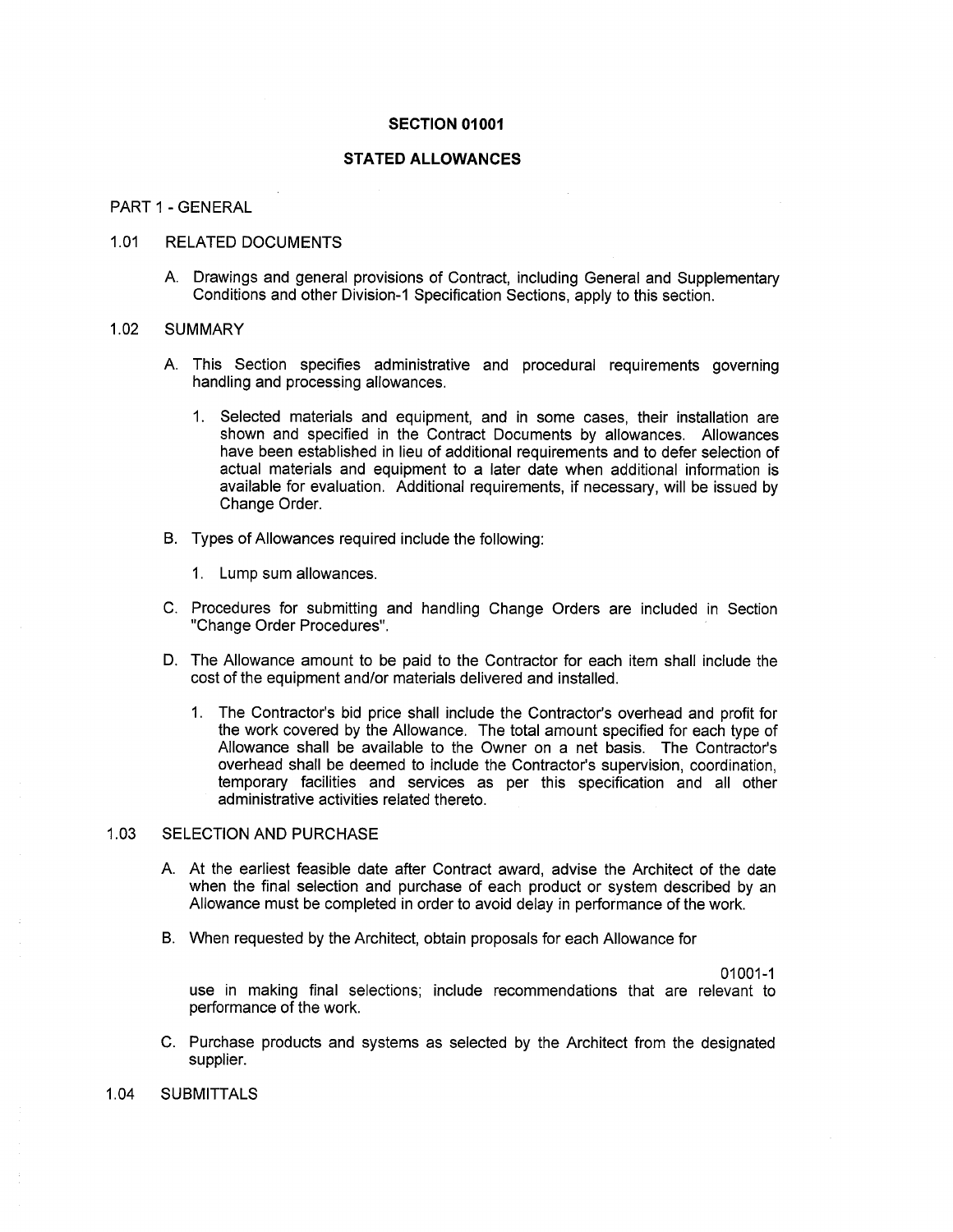- A. Submit proposals for purchase of products or systems included in Allowances, in the form specified for Change Orders.
- B. Submit invoices or delivery slips to indicate actual quantities of materials delivered to the site for use in fulfillment of each Allowance.

#### 1.05 UNUSED MATERIALS

A. Where it is not economically feasible to return unused material for credit and when requested by the Architect, prepared unused material for the Owner's storage, and deliver to the owner storage as directed. Otherwise, disposal of excess material is the Contractor's responsibility.

## PART 2 - EXECUTION

#### 2.01 INSPECTION

A. Inspect products covered by an Allowance promptly upon delivery for damage or defects.

#### 2.02 PREPARATION

A. Coordinate materials and their installation for each Allowance with related materials and installations to ensure that each Allowance item is completely integrated and interfaced with related construction activities.

# 2.03 SCHEDULE OF ALLOWANCES (written in **Spanish** for clarity)

# A. ALLOWANCE NUM. 1 - TRABAJOS ADICONALES DE EQUIPOS INFRAESTRUCTURA Y TERMINACIONES ... .\$ 50,000.00

Incluye, pero no necesariamente limitado a, los siguientes renglones:

- 1. Trabajos adicionales de demolición selectiva y limpieza. Este <Allowance> no incluye los trabajos de demolición selectiva y limpieza según descritos e indicados en los Dibujos de Construcción, especificaciones técnicas y Addendums.
- 2. Trabajos adicionales de electricidad. Este <Allowance> no incluve los trabajos de electricidad según descritos e indicados en los Dibujos de Construcción y Addendums.

01001-2

- 3. Trabaios adicionales de iluminación. Este <Allowance> no incluye los trabajos y aparatos de iluminación segün descritos e indicados en los Dibujos de Construcción y Addendums.
- 4. Trabajos adicionales de aire acondicionado y ventilación. Este <Allowance> no  $incluye$  los trabajos de aire acondicionado y ventilación según descritos e indicados en los Dibujos de Construcción y Addendums.
- 5. Trabajos adicionales de plomerla y rociadores automãticos (<sprinklers>). Este <Allowance> no incluye los trabajos de plomería según descritos e indicados en los Dibujos de Construcciôn y Addendums.
- 6. Trabajos adicionales de telecomunicaciones/data. Este <Allowance> no incluye los trabajos de telecomunicaciones/data segün descritos e indicados en los Dibujos de Construcción y Addendums.
- 7. Trabajos adicionales de terminaciones de plafones y paredes. Este <Allowance> no incluye los trabajos de plafones y paredes según descritos e indicados en los Dibujos de Construcción y Addendums.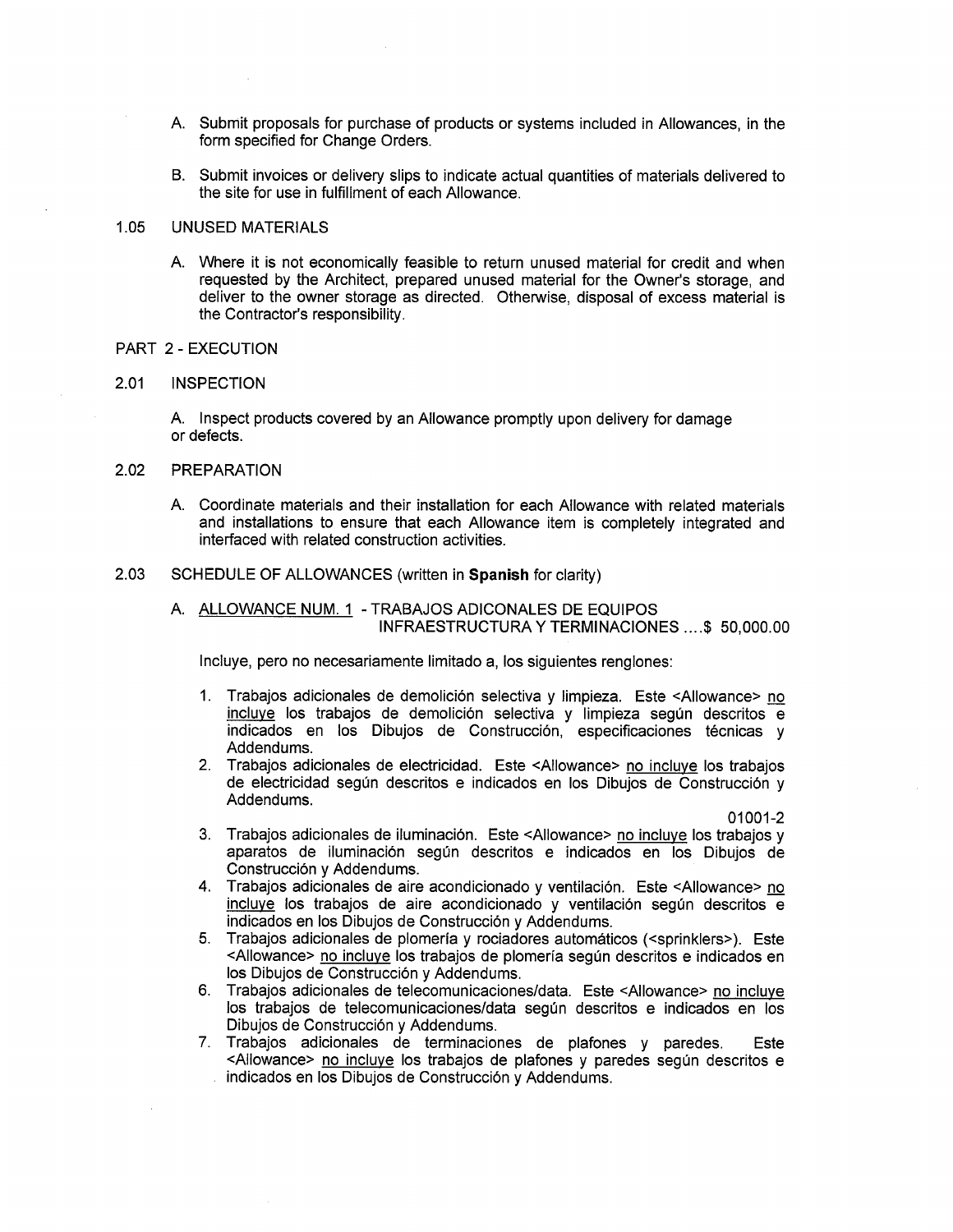- 8. Trabajos adicionales de terminaciones de plafones, paredes y pisos. Este <Allowance> no incluye los trabajos de terminaciones según descritos e indicados en los Dibujos de Construcciôn y Addendums.
- 9. Trabajos adicionales de ebanistería y muebles. Este <Allowance> no incluye los trabajos de ebanistería y muebles según descritos e indicados en los Dibujos de Construcción y Addendums.
- 10. Puertas y ventanas adicionales. Este <Allowance> no incluye los trabajos de puertas y ventanas descritos e indicados en los Dibujos de Construcción y Addendums.
- 11. Herraje adicional para puertas existentes y nuevas, adicional al herraje especificado y/o suplido por el fabricante. Este <Allowance> no incluye los trabajos de herraje descritos e indicados en los Dibujos de Construcciôn y Addendums.

TOTAL ALLOWANCES............ \$ 50,000.00

- B. The Contractor shall discuss with the Resident Inspector and/or the Architect, the procedures he intends to take to realize this Allowance work. The Contractor shall not proceed without the approval of the Resident Inspector and the Architect.
- C. If work has been performed within the parameters of the Allowances, at each monthly Application for Payment (certification) compensation to the Contractor for these shall be calculated for payment based on precise accounting records for this particular work to justify expenditures and receive payment for same. If the work required justifies an increase in the Allowance total, an adjustment in the allowance total shall be negotiated before proceeding with the extra work.

END OF SECTION

01001-3